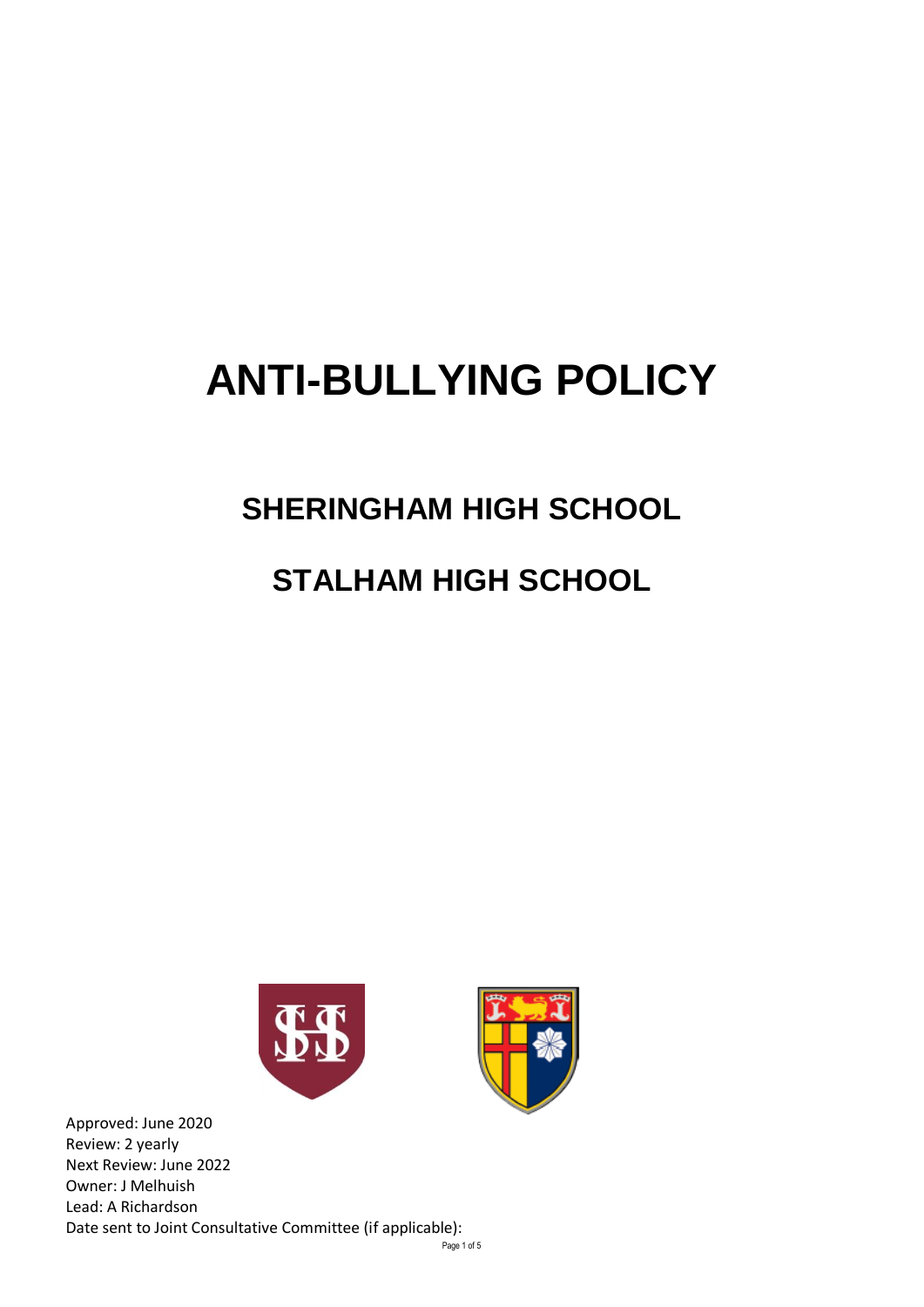#### **AIM**

All schools in the Trust aim to provide a safe, friendly and caring environment in order that students can learn in a relaxed and secure atmosphere. We consider bullying to be anti-social behaviour which will not be tolerated in our schools.

We aim to create an atmosphere in which students and parents know they will be supported if bullying does occur. Students should be able to tell any member of staff about a bullying incident in the knowledge that it will be dealt with promptly and effectively. Any student who is bullied will be consulted and involved in decisions made about any actions taken.

#### **STATUTORY DUTY OF SCHOOLS / LEGAL FRAMEWORK**

Headteachers have a legal duty under the Education and Inspections Act 2006 to draw up procedures to prevent bullying amongst students and to bring these procedures to the attention of all staff, students and parents. The law empowers headteachers, to such extent as is reasonable, to regulate the behaviour of students when they are off school site (which is particularly pertinent to regulating cyber bullying) and empowers members of school staff to impose disciplinary penalties for inappropriate behaviour.

This policy has due regard to legislation, including, but not limited to the following:

Education and Inspections Act 2006 Equality Act 2020 Children and Families Act 2014 Protection from Harassment Act 1997 Malicious Communications Act 2003 Public Order Act 1986 Communications Act 2003 Human Rights Act 1998 Crime and Disorder Act 1998

This policy is implemented in conjunction with the NNAT's Behaviour and Inclusion Policy and the On line Safety Policy as well as the Home School Agreement and the Acceptable Users Agreement.

#### **WHAT IS BULLYING?**

Bullying is defined as deliberately hurtful behaviour, repeated over a period of time where it is difficult for the victim to defend himself and where there is an imbalance of power. Bullying is hurtful and results in pain and distress to the victim. At NNAT schools we have adopted the acronym STOP; several times on purpose as our definition of bullying and this is made clear to our students. Bullying is not about friendship fallouts and whilst these can be hurtful to students they should be dealt with in a different way.

The DfES pack published in 2000 encouraged young people not to "suffer in silence" and established sound principles. In 2007 the DCSF published the document Safe to Learn: Embedding anti-bullying work in schools and reinforced the need for schools to: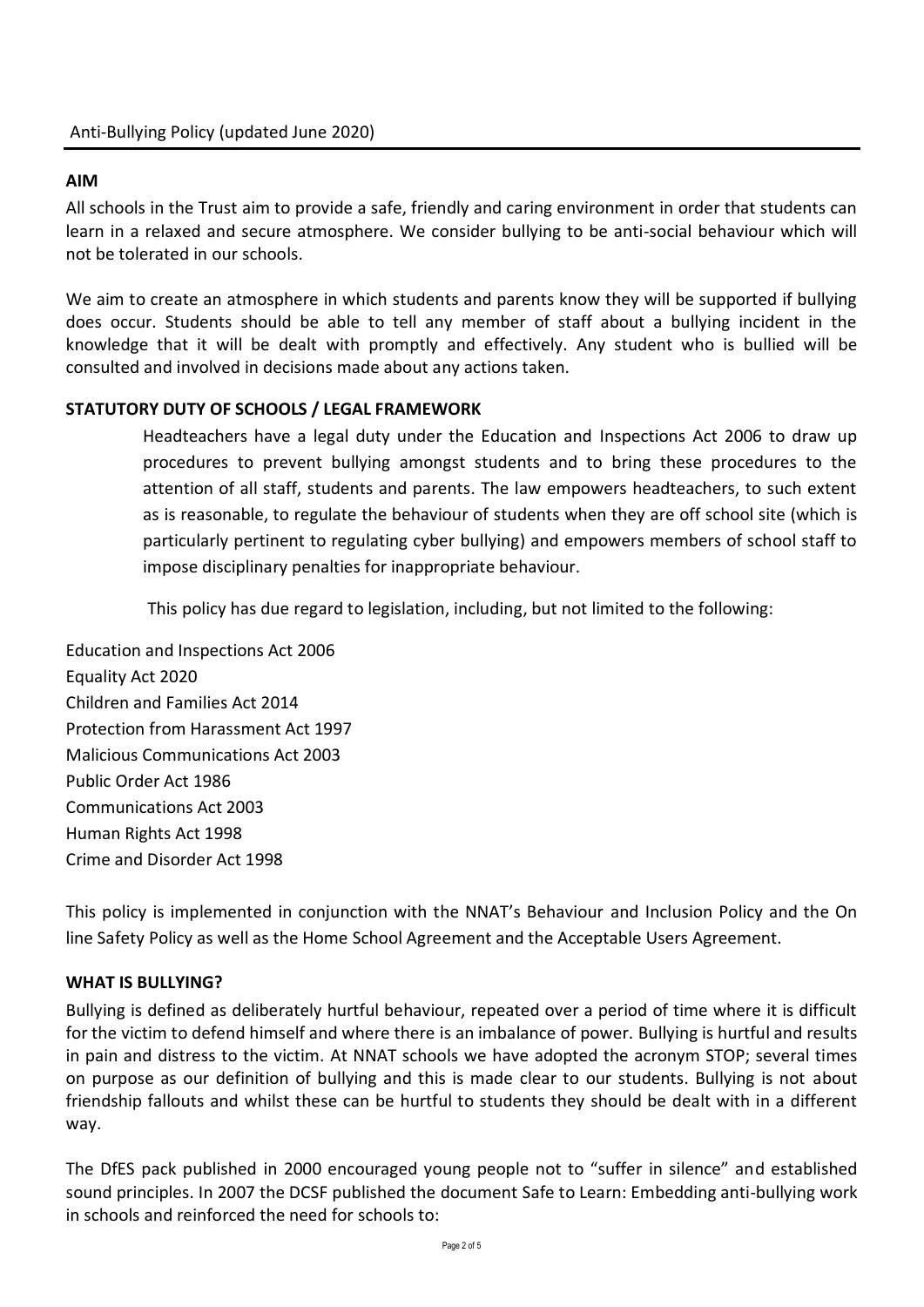"take an active approach to promoting good behaviour, respect for others and to tackling all forms of bullying – including prejudice driven bullying and cyber bullying. Schools, with the support of parents, the wider community, the local authority and young people themselves, need to take effective action to prevent bullying happening in the first place.

A preventative approach helps schools to safeguard the well-being of their students and staff as well as playing their part in creating a society in which we all treat each other with dignity and respect. When bullying does occur, schools need to respond promptly and firmly. They need to apply disciplinary sanctions. They need to work with bullies so that they are held to account for their actions and accept responsibility for the harm they have caused. They need to, as well, support those being bullied."

Bullying can be:

- Emotional: being deliberately unfriendly, excluding, tormenting by hiding belongings or making threatening gestures;
- Physical: pushing, kicking, hitting, punching or any use of violence;
- Racist / religious /cultural: comments or taunts about someone's religion or their background. Use of graffiti or unpleasant gestures; Racist bullying is a criminal offence under the Crime and Disorder Act 1998 and Public Order Act 1986
- Sexual: unwanted physical contact or sexually abusive comments;
- Homophobic: because of, or focussing on the issue of sexuality;
- Verbal: name calling, sarcasm, spreading rumours, teasing;
- Cyber: misuse of all areas of the internet, such as e-mail, social networking sites (such as Facebook) and chat rooms. Threats via mobile phone text messaging or calls. Misuse of associated technology such as cameras and video facilities.

#### **OBJECTIVES OF THIS POLICY**

- All students, parents, staff (teaching and support staff) and governors should have an understanding of what bullying means.
- All governors and staff should know what the school policy is on bullying and follow it when it is reported.
- All students and parents should know what the school policy is on bullying and what they should do if bullying arises.
- All students and parents should be assured that as a school we take bullying seriously and that they will be supported if bullying occurs. Students should be encouraged to speak with a trusted adult at school.

#### **PROCEDURES TO FOLLOW AND POSSIBLE OUTCOMES**

- Bullying incidents whether they take place in or outside of school should be reported to a member of staff, recorded and investigated.
- The Student Management Team will investigate any incident in the first instance and will do so sensitively but thoroughly. Student Managers will involve a member of SLT as appropriate.
- Victims and bullies will be interviewed separately and witnesses to the incidents will also be asked to give statements.
- Victims will be advised on how to collect evidence and how to avoid situations in which they feel vulnerable.
- Bullies will be given serious warnings of further actions unless their behaviour stops.
- Incidents of bullying will be recorded on the school's bullying form and recorded in the perpetrator's school records and on the School's Management Information System.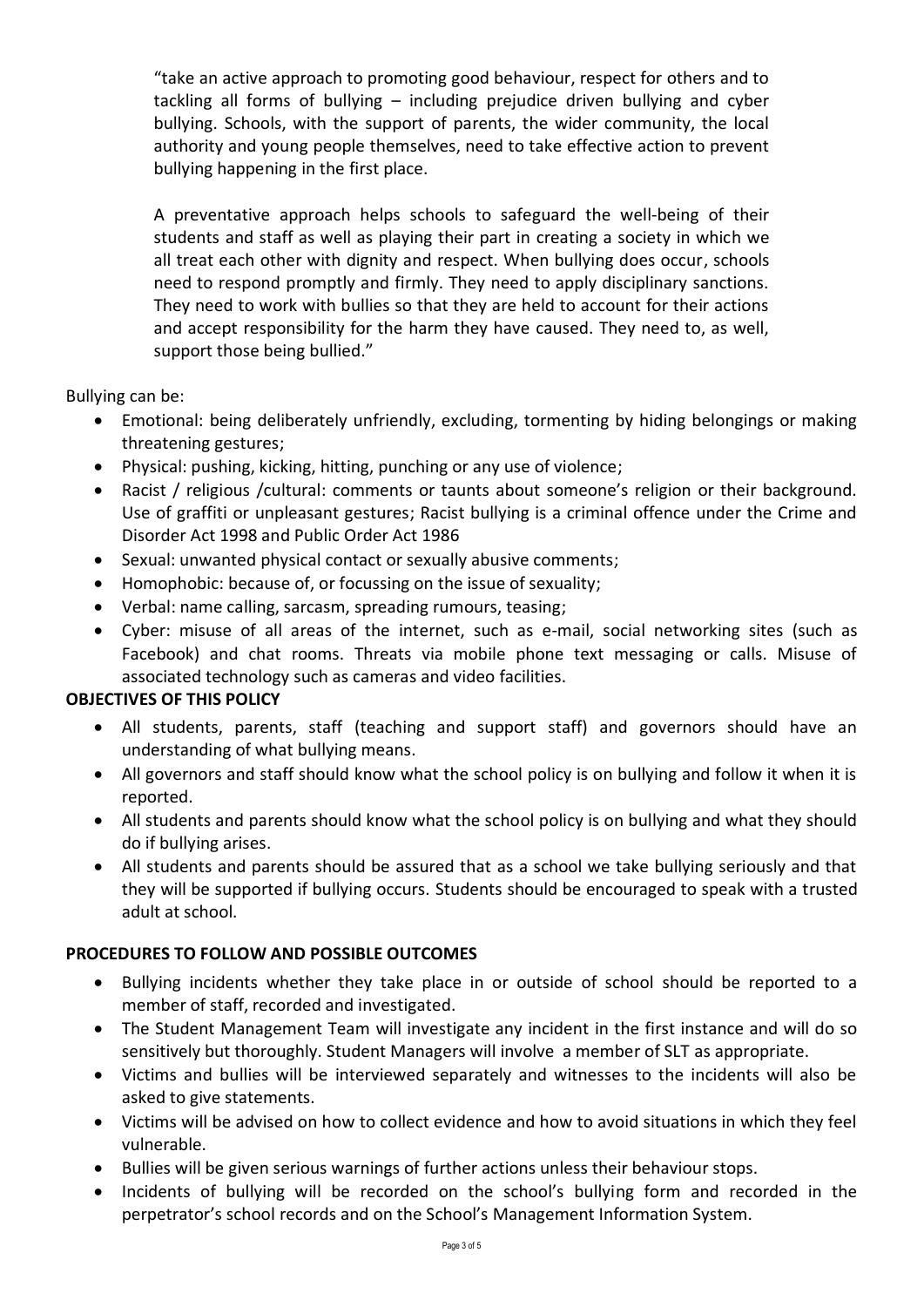- Bullies may be asked to sign an agreement to stay away from their victim and to modify their behaviour.
- Bullies will be asked to apologise and wherever possible students will be reconciled. Student Managers are trained in using restorative approaches.
- If the bullying continues bullies will be punished using appropriate sanctions detailed in the school's behaviour and discipline policy. Sanctions may include exclusion from school. The headteacher may also take action under the school's behaviour and discipline policy to punish cyber bullying, even if the online bullying occurs off the school site.
- Parents will be kept informed in serious cases of bullying and may well be asked to attend a meeting to discuss the problem.
- Where a student's property is damaged or stolen the bully's parents will be asked to ensure this is replaced.
- In cases of racist bullying, these will be recorded on the appropriate paperwork as a racist incident and reported to the Local Authority.
- In cases of sexual bullying advice may be taken from the Children's Services Safeguarding Team as appropriate.
- In cases of cyber bullying at school, mobile phones may be confiscated and parents asked to collect them. In serious cases of cyber bullying we will involve the Police. Students are made aware of the need to vigilant about how they use social media in assemblies and fully aware of their responsibilities in crimes such as sexting.
- Bystanders, or accessories to bullying, particularly cyber bullying may also be subject to sanctions.
- Students who misuse the school's internet (and therefore breach the Acceptable User Policy), to bully others may have their access rights withdrawn for a fixed period of time.
- In very serious cases of serious and persistent bullying, particularly cyber bullying, the police may be informed and consulted.
- After an incident of bullying occurs, each case will be monitored to ensure there is no repetition.
- Wherever possible bullies will be helped to modify their behaviour. This may mean working with the School's personal advisor or the PCSO.

#### **PREVENTION OF BULLYING**

- Trust schools take bullying very seriously and aim to promote anti-bullying activities in a number of ways. Firstly, the Student Management Team, often the first port of call for young people in these types of issues is highly skilled to investigate and provide support for victims.
- Prefects are encouraged to support younger students and often help them to report incidents of bullying. They understand that it is part of their role to be the "eyes and ears" of the school and are vigilant on buses and in areas of the school such as toilets.
- During transition week, Prefects / Lead students work with Year 6 students to support them in getting to know the school.
- They advertise their work to Year 6 parents about the sort of things the school offers to help with new students.
- Year 6 students are placed sensitively into tutor groups and a series of structured activities used to support them to settle in to school life.
- The vertical tutoring structure ensures older students provide support for younger students should difficulties arise.
- We actively support the national Anti-Bullying Week and ensure that this is given a high profile within the school. We have worked with the Anti – Bullying Alliance and use their literature to support our work.